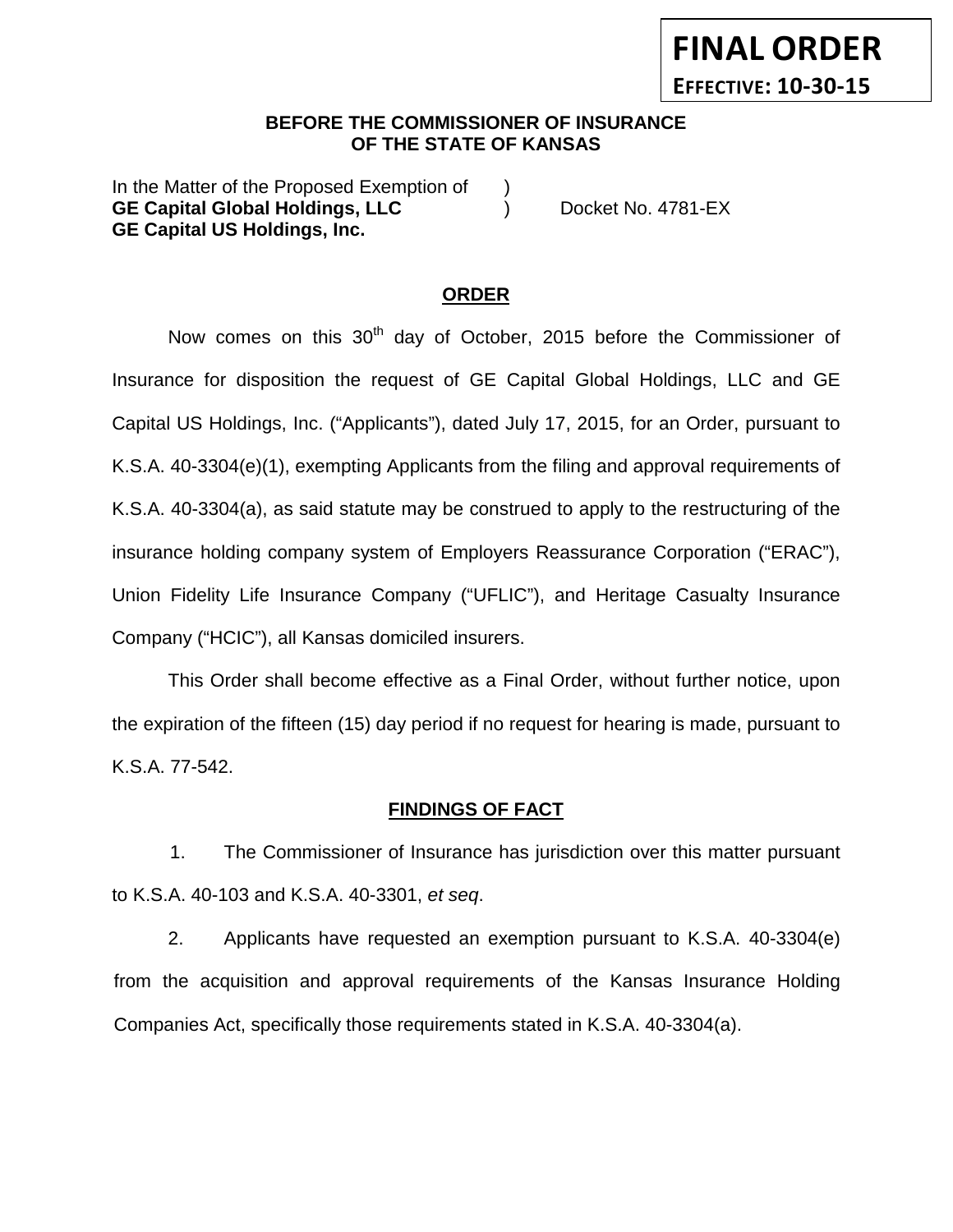3. General Electric Capital Corporation ("GECC") is a Delaware corporation and is the direct holding company for ERAC.

4. Currently, HCIC is a direct, wholly owned subsidiary of UFLIC, which in turn is a direct, wholly owned subsidiary of ERAC. ERAC is a direct, wholly owned subsidiary of GECC, which is a direct subsidiary of General Electric Company ("GE"), a New York corporation. Accordingly, GE is the ultimate controlling person of ERAC, UFLIC, and HCIC.

5. GE Capital Global Holdings, LLC is a recently formed limited liability company organized under the laws of Delaware. GE Capital Global Holdings, LLC is owned by GE.

6. GE Capital US Holdings, Inc. is a recently formed corporation organized under the laws of Delaware, which is currently wholly owned by GECC. As a result of the proposed restructuring of the insurance holding company system, it is intended that GE Capital US Holdings, Inc. will be wholly owned by GE Capital Global Holdings, LLC prior to the closing of such restructuring.

7. Applicants are wholly owned subsidiaries of GE and do not have a direct or indirect ownership interest in ERAC, UFLIC and HCIC.

8. GE desires to effect an internal corporate restructuring (currently targeted for no later than December 1, 2015, subject to certain regulatory approvals) that will include the alignment of the domestic operating companies of GECC (including ERAC, UFLIC and HCIC) under GE Capital US Holdings, Inc. and the subsequent merger of GECC with and into GE, with GE surviving the merger (the "Proposed Transaction"). The Proposed Transaction is being undertaken as part of an effort to simplify the

2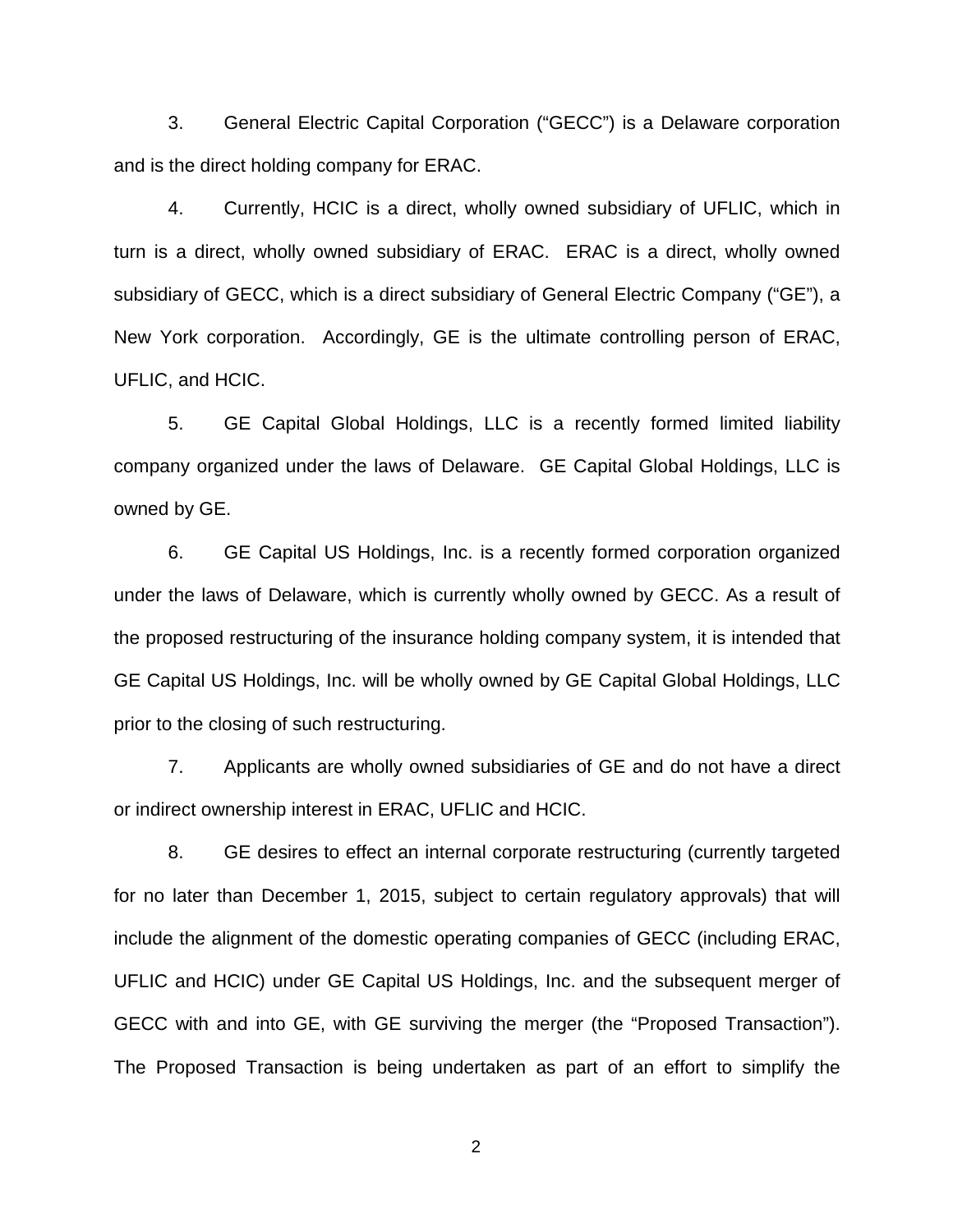organizational structure of the various GE financial services companies. As a result of the Proposed Transaction, GE Capital US Holdings, Inc. will be directly held by GE Capital Global Holdings, LLC, which will be directly held by GE. GE Capital US Holdings, Inc. will become the direct parent of ERAC. ERAC will remain the direct and indirect parent of UFLIC and HCIC, respectively. GE will remain the ultimate controlling person of ERAC, UFLIC and HCIC.

9. The Proposed Transaction will not result in any changes to the management or business operations of ERAC, UFLIC and HCIC.

10. In connection with the Proposed Transaction (currently targeted for no later than December 1, 2015, subject to certain regulatory approvals), a contribution and assumption agreement relating to the contribution of the stock of ERAC by GECC to GE Capital US Holdings, Inc. will be signed and a plan of merger relating to the merger of GECC with and into GE will be adopted.

#### **CONCLUSIONS OF LAW**

11. K.S.A. 40-3304(a) provides, in part, as follows:

(a) No person other than the issuer shall…enter into any agreement to exchange securities or, seek to acquire, or acquire, in the open market or otherwise, any voting security of a domestic insurer if,… at the time… any such agreement is entered into, … such person has filed with the commissioner of insurance and has sent to such insurer, a statement containing the information required by this section and such… agreement… has been approved by the commissioner of insurance in the manner hereinafter prescribed.

- 12. K.S.A. 40-3304(e) provides:
	- (e) The provisions of this section shall not apply to:

Any offer, request, invitation, agreement or acquisition which the commissioner of insurance by order shall exempt therefrom as: (1) Not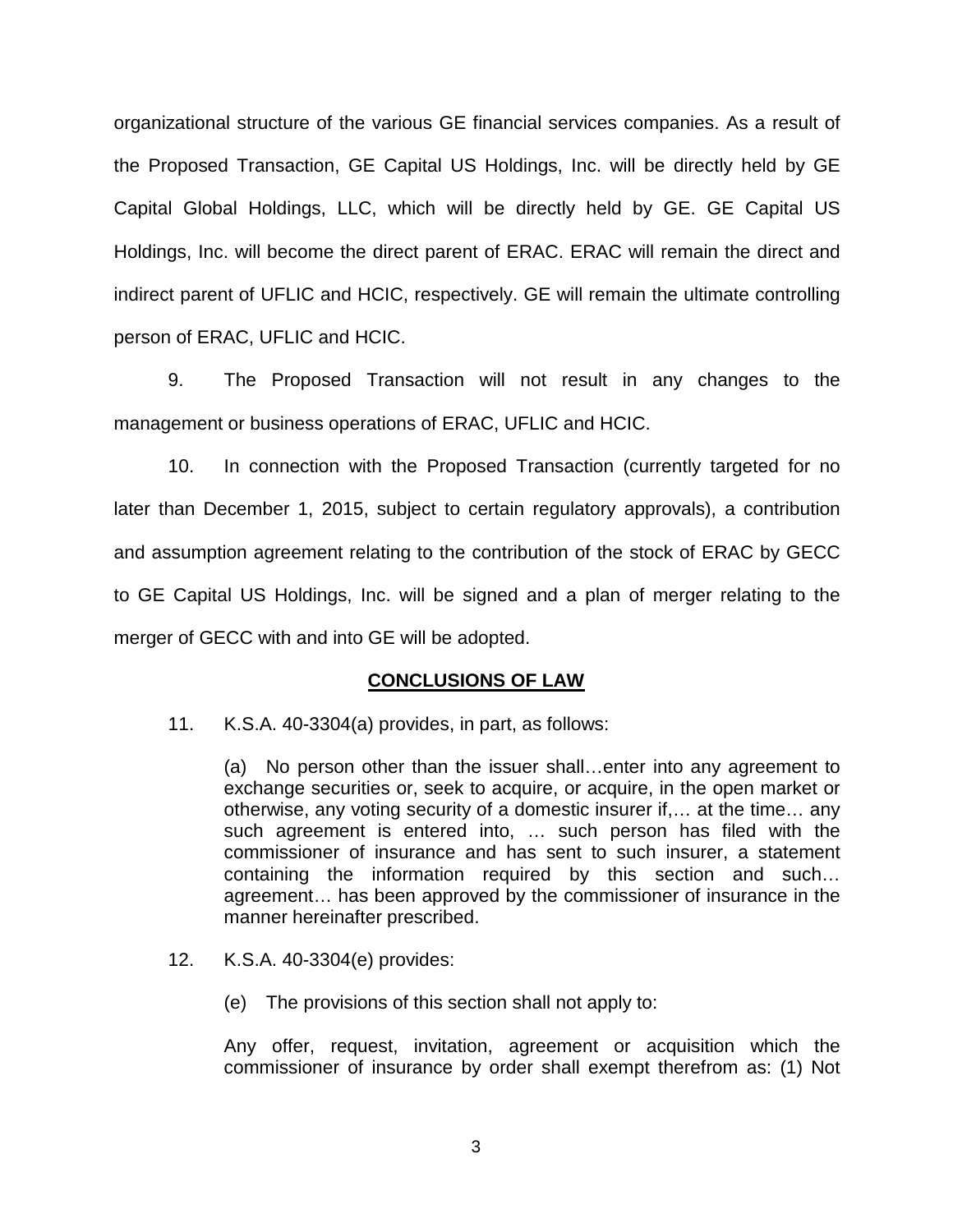having been made or entered into for the purpose and not having the effect of changing or influencing the control of a domestic insurer;…

13. Based upon the information enumerated in the Findings of Fact contained in paragraphs #1 through #10 above, and the representations made on behalf of Applicants, the restructuring of the holding company system is not made for the purpose of, and will not have the effect of, changing or influencing the control of Employers Reassurance Corporation, Union Fidelity Life Insurance Company, or Heritage Casualty Insurance Company, all Kansas domestic insurers.

#### **IT IS THEREFORE, BY THE COMMISSIONER OF INSURANCE, ORDERED THAT:**

1. GE Capital Global Holdings, LLC and GE Capital US Holdings, Inc. shall be exempt from the application of the formal filing and approval requirements of K.S.A 40-3304(a) as it may be deemed to apply to the change of the ownership of Employers Reassurance Corporation, Union Fidelity Life Insurance Company, or Heritage Casualty Insurance Company, which will result in GE Capital US Holdings, Inc. owning 100% of the common stock of Employers Reassurance Corporation, provided the reorganization is effected within ninety (90) days of the date of this Order.

2. GE Capital Global Holdings, LLC and GE Capital US Holdings, Inc. shall comply with all of the provisions and requirements of K.S.A. 40-3301, *et seq*., in the future.

3. The Commissioner of Insurance retains jurisdiction over this matter to issue any and all further Orders deemed appropriate or to take such further action as necessary to dispose of this matter.

4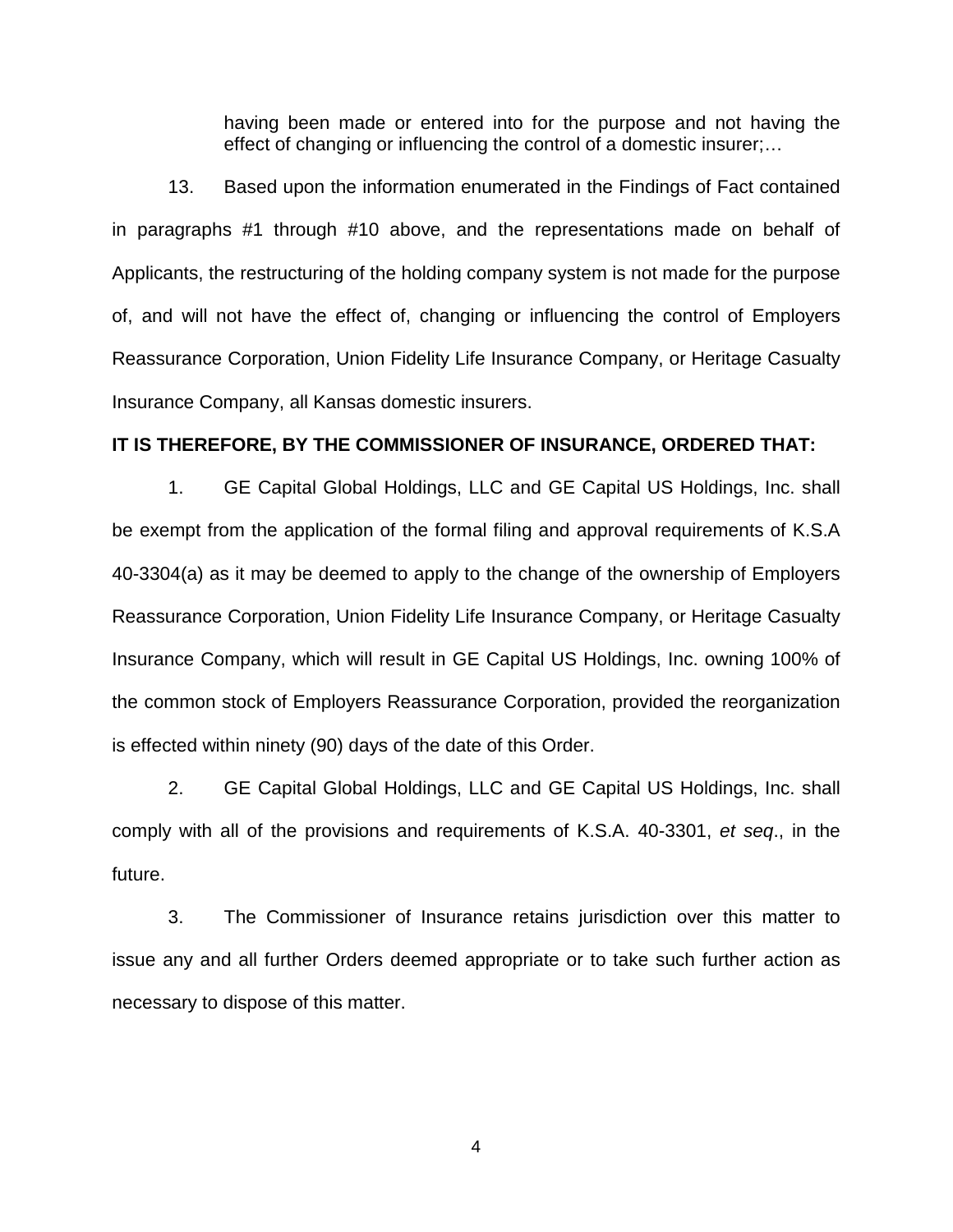#### **NOTICE OF RIGHTS**

Applicants are entitled to a hearing pursuant to K.S.A. 77-537, the Kansas Administrative Procedure Act. If the Applicants desire a hearing, they must file a written request for a hearing with:

Diane Minear, General Counsel Kansas Insurance Department 420 S.W.  $9<sup>th</sup>$  Street Topeka, Kansas 66612

This request must be filed within fifteen (15) days from the date of service of this Order. If Applicants request a hearing, the Kansas Insurance Department will notify them of the time and place of the hearing and information on the procedures, rights of representation, and other rights of parties relating to the conduct of the hearing, before commencement of same.

If a hearing is not requested in the time and manner stated above, this Order shall become effective as a Final Order upon the expiration of time for requesting a hearing, pursuant to K.S.A. 77-601 *et seq.* In the event Applicants file a petition for judicial review, pursuant to K.S.A. 77-601 *et seq.*, the agency officer to be served on behalf of the Kansas Insurance Department is:

Diane Minear, General Counsel Kansas Insurance Department 420 S.W.  $9<sup>th</sup>$  Street Topeka, Kansas 66612